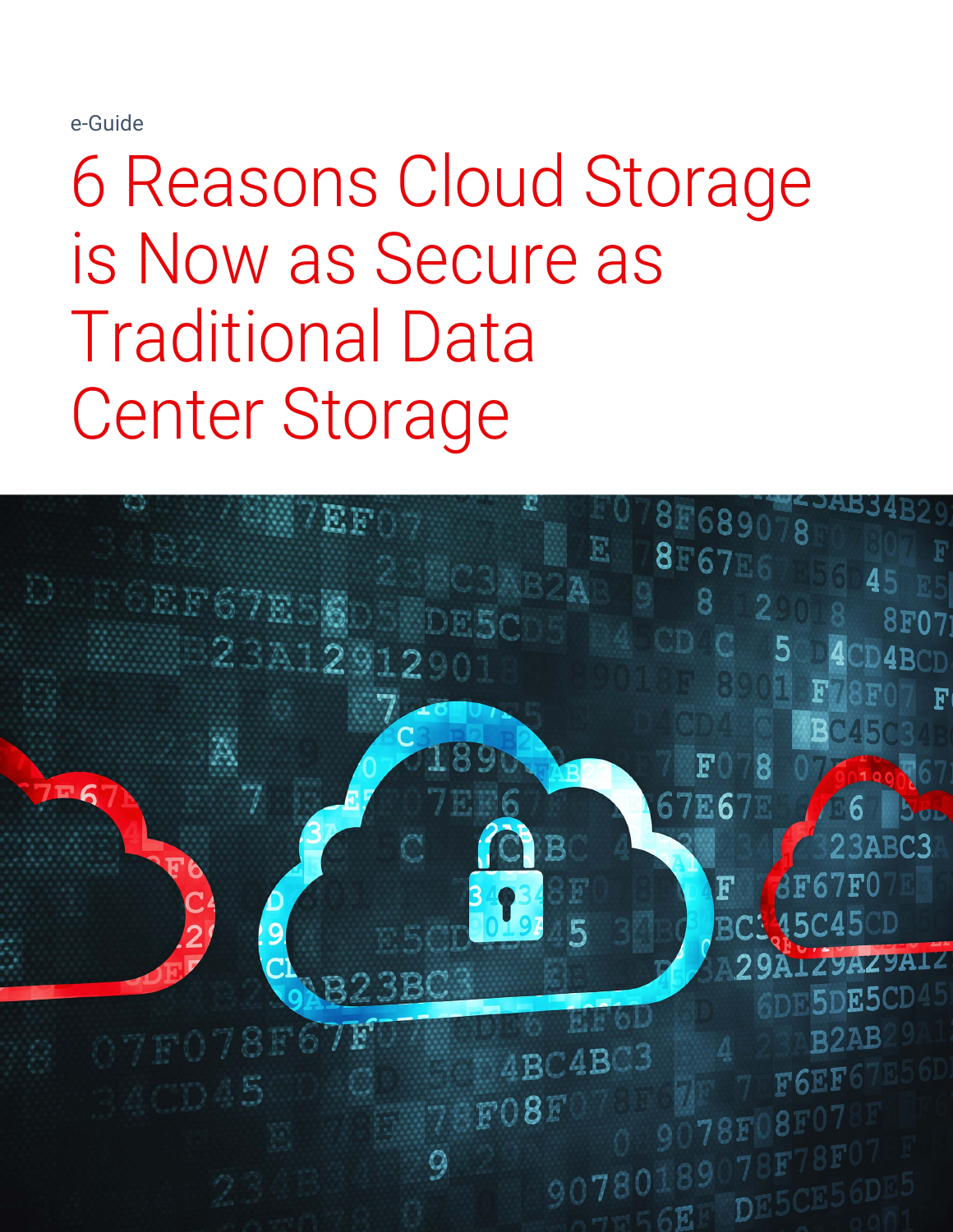Say "cloud storage" and some IT professionals cringe. The thought of using the cloud to store enterprise data evokes security, privacy, and compliance concerns. But advances in cloud technology – including the ability to deploy private cloud storage inside an enterprise data center – now bring security on-par with or ahead of traditional data center storage. This e-Guide offers 6 reasons why.

### #1: Your Data is Encrypted … and You Hold the Keys

Do you lock your house? How about the valuables you keep in a safe or safe deposit box? Of course, the answer is yes.

If we translate this to files stored on a file server or Network Attached Storage (NAS) device in an enterprise data center, are they



also protected? Traditional data centers typically use physical safeguards to protect against unauthorized access to facilities. But the bigger question is, how secure is the data within the facilities?

Increasingly connected networks, increasing attacks from within, and increasing sophistication of external malware and Ransomware attacks now make network breaches much more of a concern than physical breaches. Yet, files at rest in traditional data centers are typically not encrypted due to the age of the storage systems upon which they reside, as well as the cost and performance impact. This creates the same vulnerability as if you left your house or your safe deposit box unlocked.

By contrast, public cloud storage from vendors such as Amazon and Azure and private cloud storage from vendors such as Dell EMC and IBM, together with a global file system from a vendor such as Nasuni, ensure data is encrypted at rest and in flight. Nasuni uses AES 256-bit encryption keys to encrypt files as they are stored on Nasuni caching appliances in each location. They remain encrypted as they are transmitted over the network, and are still encrypted when they are written to cloud object storage.

Nasuni Corporation | www.Nasuni.com | info@Nasuni.com | +1.857.444.8500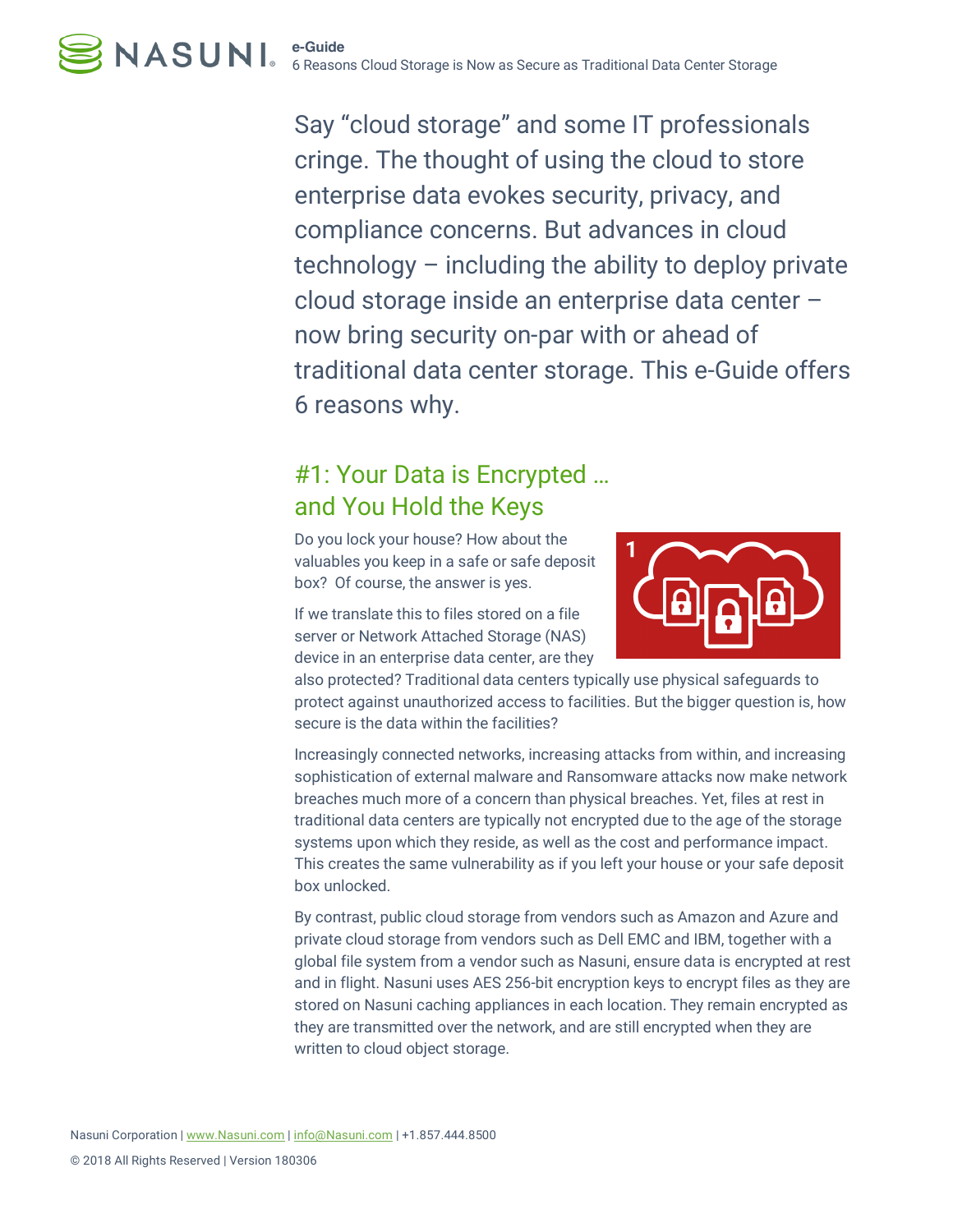Other cloud storage solutions also offer encryption. But going back to our original question, do you share copies of your house and safe deposit keys with everyone? Of course not. Nasuni takes this same approach with its encryption keys, giving you – and you alone – the ability to create and hold them. This way neither Nasuni nor the cloud storage provider can "see" the files that are stored.

Nasuni's file services platform also provides data deduplication and compression for all objects written to cloud storage. If some nefarious third party was to gain access to the data objects in the cloud, they would need to somehow decrypt the objects (without having access to the AES keys), but also know how to uncompress and reassemble the objects into usable files. This extra layer of camouflage is another reason why files stored with Nasuni and cloud storage are more secure than traditional data center storage.

## #2: Cloud Storage Can Now Be Deployed in Your Own Data Center

Say "cloud storage" and some IT professionals think only of the public cloud – massive data centers around the world owned and operated by Amazon, Microsoft (Azure), and Google. Even with the security advantages described in #1, these IT pros would feel more comfortable hosting cloud



storage within their own data centers and security perimeters.

Many enterprises are doing just that. They are now realizing the benefits of cloud storage – modular building blocks that are easy to scale at very low cost – from within the cozy confines of their own data centers.

These "private cloud" solutions include:

- Dell EMC Elastic Cloud Storage (ECS)
- IBM Cloud Object Storage (COS)
- Hitachi Content Platform (HCP)

and others. All provide highly scalable, cost-efficient storage deployed in your own data centers using software or appliances running on industry-standard, certified hardware. The systems are designed to scale easily by simply adding storage nodes for capacity or accessor nodes for more throughput.

The only component needed to let these private cloud storage platforms completely replace traditional file servers, NAS, backup, archive, disaster recovery, and multi-site file synchronization is a global file system from a vendor such as Nasuni.

Nasuni Corporation | www.Nasuni.com | info@Nasuni.com | +1.857.444.8500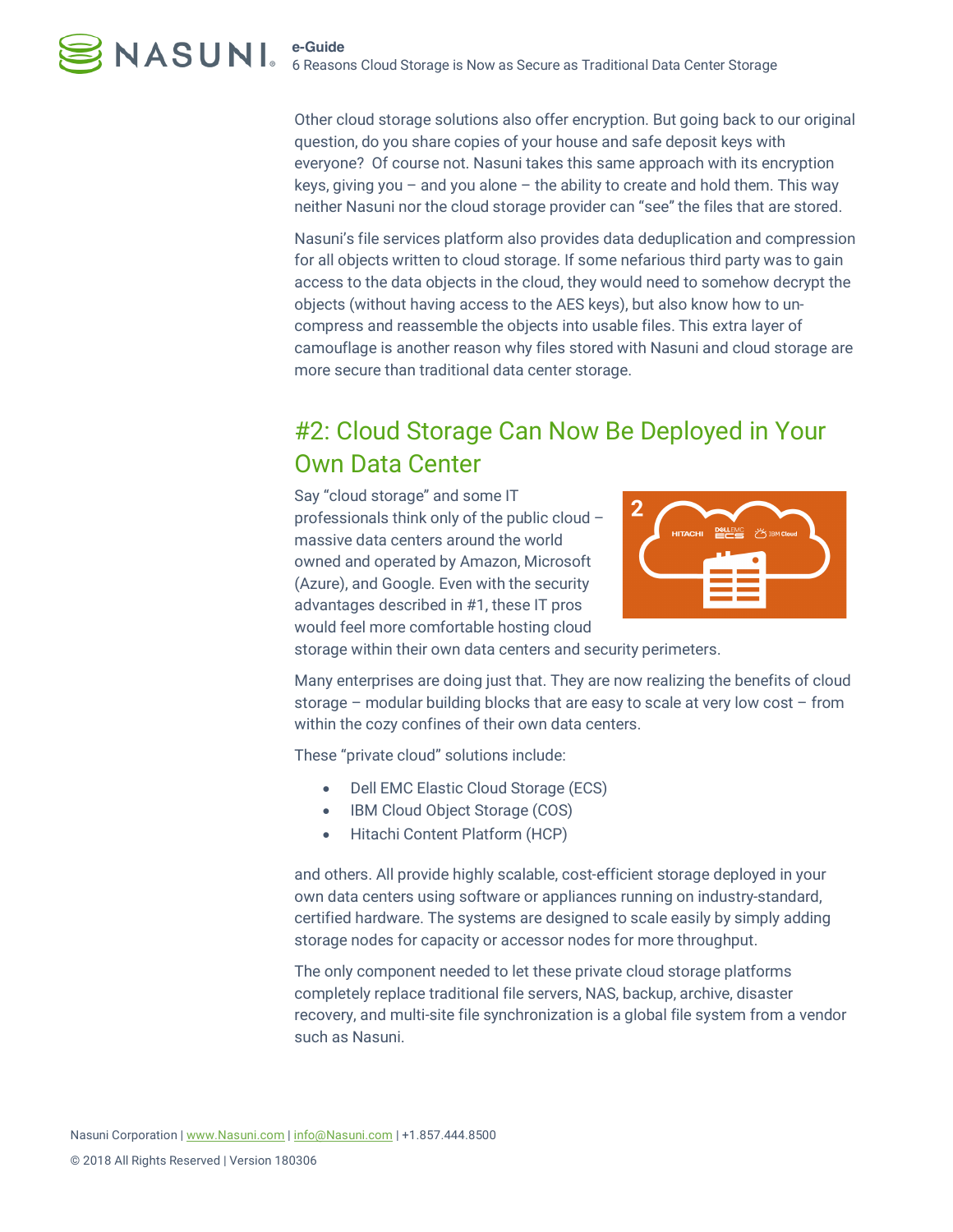So, if you don't feel comfortable putting your data in the public cloud, keep it inside your data center on your own private cloud. It will be more secure than traditional file storage, since all the encryption, compression, and deduplication camouflage layers still apply.

# #3: Public Cloud Data Centers Have the Highest **Certifications**

The largest public cloud providers, including Amazon and Azure, have gone through extensive third party certifications to ensure data is protected – something that most enterprises forego in their own data centers.



As a result, they now meet the highest industry compliance certifications and audit requirements, including:

- ISO 27001 certification for standardized management of information security
- AIPCA SOC 1 and SOC 2
- CSA STAR Certification including an available CAIQ
- PCI DSS (Payment Card Industry Data Security Standard) Level 1 compliance, required for handling credit cardholder personal information
- HIPAA-compliant applications involving health-related and other personally identifiable information (PII) as well as HITRUST
- FDA CFR Title 21 Part 11

These cloud providers can also provide detailed documentation of compliance as required by each standard.

Does your data center meet the compliance certifications above, and can you provide proof? If you move your data to the cloud, you get all this automatically, and likely raise the data security bar for your enterprise.

# #4: File Access is Only Allowed Thorough Hardened Edge Caching Appliances

Providing high performance access to files without having to go to the cloud or pay costly egress charges is the primary function of the Nasuni Edge Appliance. These physical or virtual appliances can be

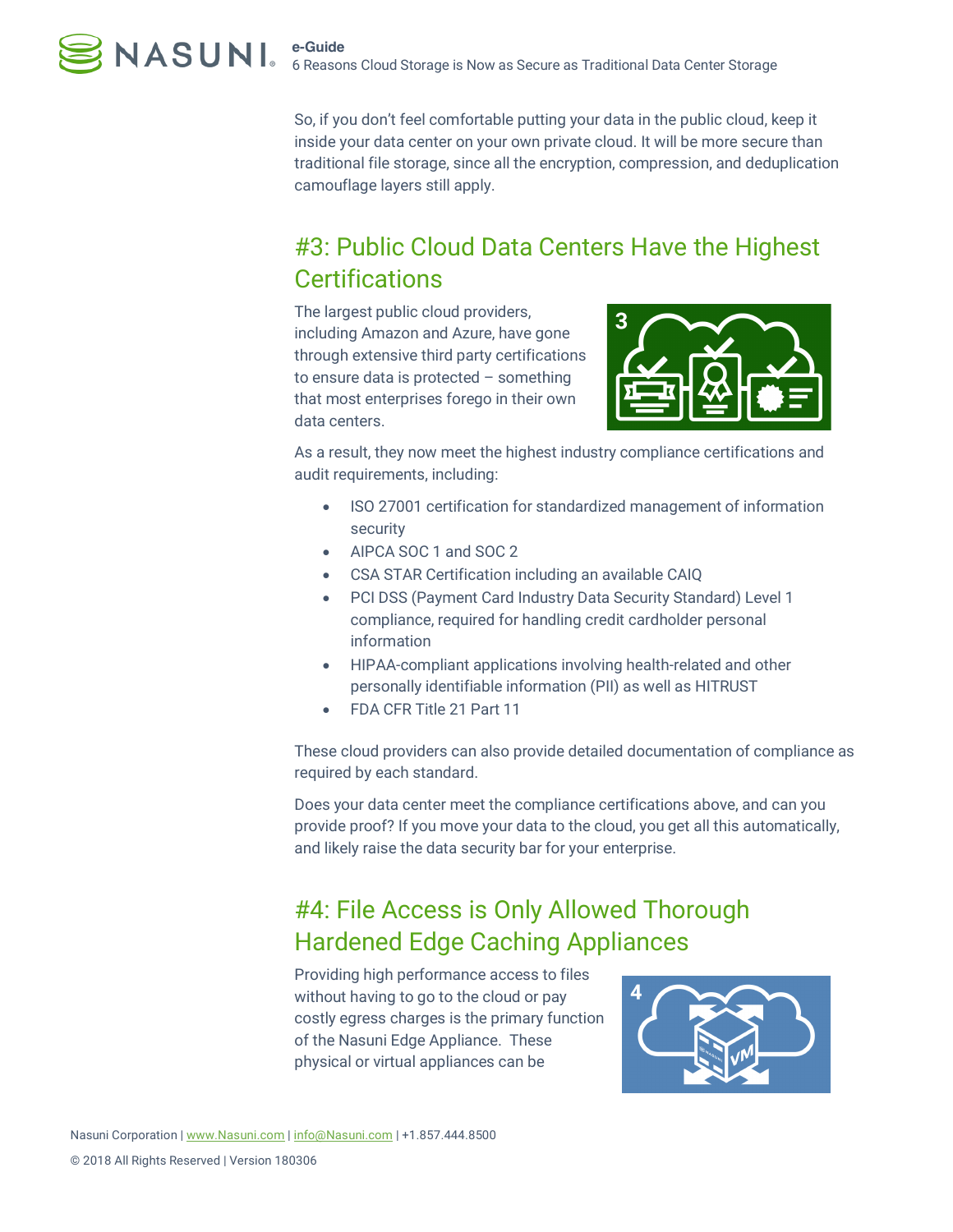deployed wherever high performance file access is needed. They look just like traditional file servers and NAS devices, with one important difference: they only cache active files.

The full set of file data and metadata is stored in cloud object storage by Nasuni UniFS®, Nasuni's cloud-native file system. UniFS extends out to each edge appliance, caching only enough of the file system metadata and active files needed for local, high performance access. This means you only need typically 20% of the file storage capacity you needed before with your NAS devices and file servers. That's an 80% savings, plus more savings in power, cooling, and floor space.

How does that make modern cloud-based file storage more secure than traditional file storage? As discussed in #1, Nasuni data and metadata is encrypted and is not usable in its at-rest format in cloud object storage. To access the data, a Nasuni edge appliance is required, and many security features have been added to these appliances to harden them against attacks:

- All non-used protocol ports are closed.
- All data in flight from the edge appliance to cloud object storage is encrypted and you, the customer, hold the encryption keys.
- There is no open customer or hacker-accessible back-end access. The appliances do have remote support capabilities, but this connection is controlled and only enabled by the customer. Remote support requires the customer to enable access, all Nasuni Support personnel require secure authentication, and all support troubleshooting commands are logged for review.
- SMB3 encryption between the client and the directory shares on Nasuni appliances is supported.
- Nasuni hardware appliances are available with self-encrypting drives, providing extra security should someone remove a drive or appliance from the data center.

The sum of these capabilities far exceeds what most file servers and NAS devices offer today for traditional data center storage.

## #5: The Same Active Directory and LDAP Authentication Policies are Still Used

One way to ensure cloud storage is at least as secure as traditional data center storage is to use the same authentication and access tools and procedures.

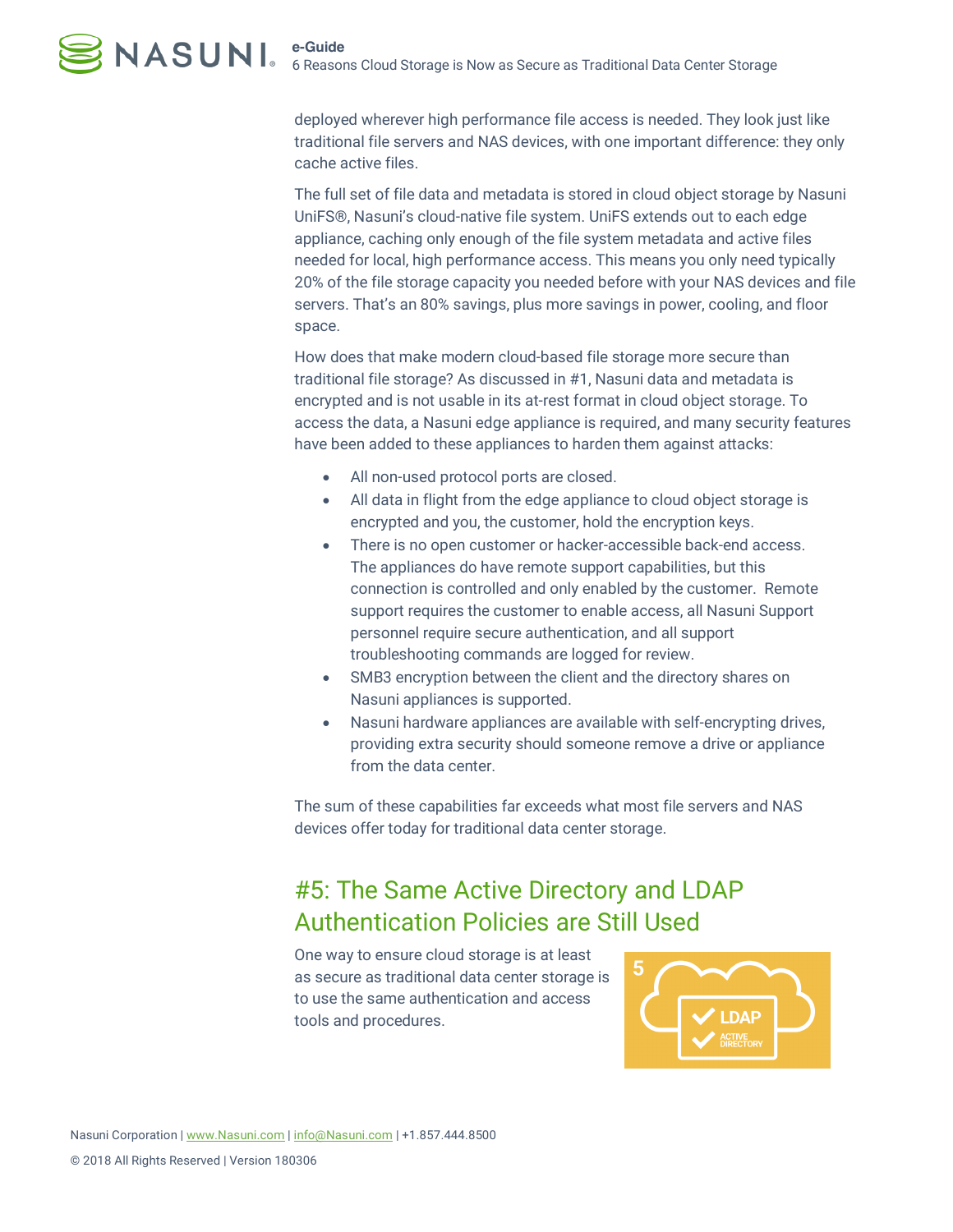When you use Nasuni's global file system with any brand of cloud storage, that's what you get.

All client connections to Nasuni Edge Appliances are through standard file sharing protocols including SMB1, 2, and 3 as well as NFS v3 and v4. Active Directory and LDAP authentication control which users can access which files or sets of files, just like with traditional, full-sized file servers and NAS devices.

Active Directory (AD) permissions provide access only to data that is visible to the authenticated user, protecting data that is not visible through user and group security policies. These permissions are controlled by the system administrator, not the user. Direct access to data outside Nasuni Edge Appliances is not permitted – there is simply no way for end users to directly access the cloud storage.

Nasuni also supports AD Trust relationships, allowing policies to be applied across users and domains integrated through company acquisitions.

### #6: File Data is Immutable, with Infinite Version **Histories**

Ultimately, we want to know our data is safe and secure, and not subject to change by accidental or intentional mistakes or system failures. This is one area where cloud storage now exceeds the capabilities of traditional data center storage.



Traditional NAS systems and file servers are generally reliable, but data corruptions do occur. Disk blocks or sectors can be changed, overwritten or corrupted. Local snapshots, which typically point to these same blocks or sectors, can also be corrupted. Backups are not always available, and even when they are, they may not be able to recover data to the point in time right before the corruption.

With cloud storage and a continuously versioning file system like Nasuni, data corruptions cannot occur. All data written to cloud storage uses a Write Once Read Many (WORM) model in which new data and metadata are always appended. Nothing is ever overwritten.

This provides the capability to immediately recover any set of data should a problem occur with an edge caching appliance. If snapshots are occurring at 15 minute intervals, simply roll back or restore to the last point in time version. The restore is extremely fast, since it is metadata only, and the newly restored metadata points to "gold copy" objects that cannot be overwritten or corrupted.